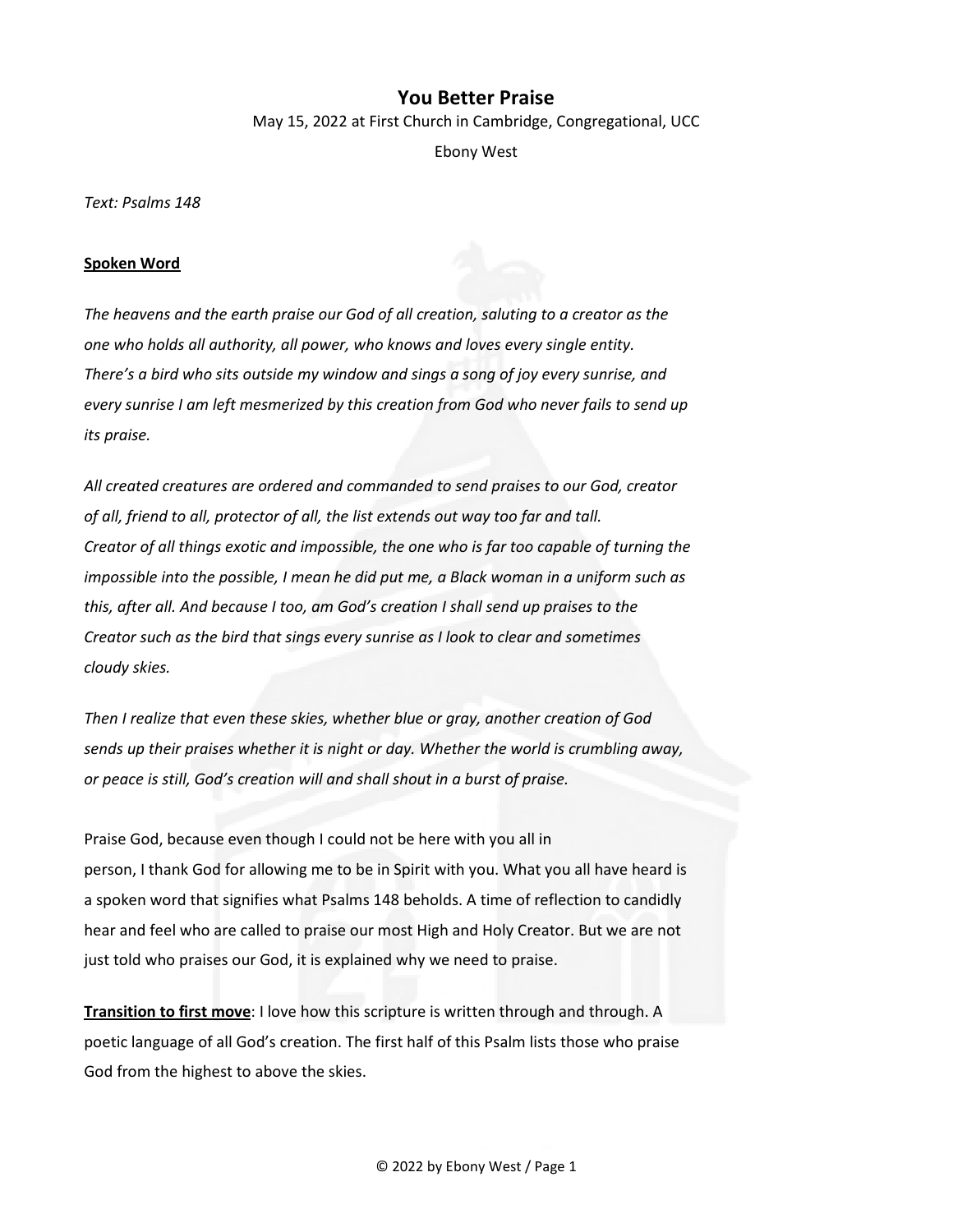**First move:** In this category, we have the Creator angels, the heavenly hosts, the sun, and moon, followed by the shining stars. God Creator of all, creator of all these entities just named, sits high, and praised by them. And when I first read these words, when I think of the shining stars and the sun and the moon, I think of how incredibly hot the sun is. I think of how detailed the moon is with its many craters, and I picture each star to be unique. And I return from these thoughts knowing that God made each of them. So, when it says Praise God, sun, and moon; Praise God all you shining stars; Praise God you highest heavens, I know they are praising God by just merely existing. Proof that not only is God creator of all, but controls all as well. For it says in versus 5 and 6 "Let them praise the name of the Love, for God commanded and they were created." They praise the Holy name of our God because they were commanded to. And in the midst of chaos, in the midst of destruction that is done to this earth, the amount of darkness and sin that occurs, these creations still remain, and they continue to praise God.

**Transition to second move:** So, what does that say about us? Aren't we too supposed to praise God in the midst of darkness and iniquity? Are we not called to do the same? thing as the moon and the sun? The heavenly hosts and shining stars?

**Second move:** It's a good thing in the second half of this Psalm it indeed addresses us. It addresses all created on earth, the winds, the animals, mountains, and trees. And these creations too praise the Name of God by existing and representing the wholesomeness and divine nature of our Creator. I know I keep giving you all homework, but there is a song called So Will I, by Cross Worship. There's a verse that says if the stars were made to worship You so will I; if the mountains bow in reverence so, will I. Because that is what we are called to do. That is what all creation is called to do! In versus 11 and 12 it finally calls us humans to the roll call: Rulers of the earth and all peoples! Young of all genders alike, old and young together! I absolutely love this way the text is written as it says the rulers of the earth and all peoples. From the president of the United States to a small-town teacher. From the board of Supreme Court judges to the officers leading our Army. We are all commanded to praise God. And it says here in our text we are to do it because God's name is exalted! Because God's glory is higher than that of heaven and earth. And because we are God's creation, that means we are on God's team …and last time I checked, God never loses.